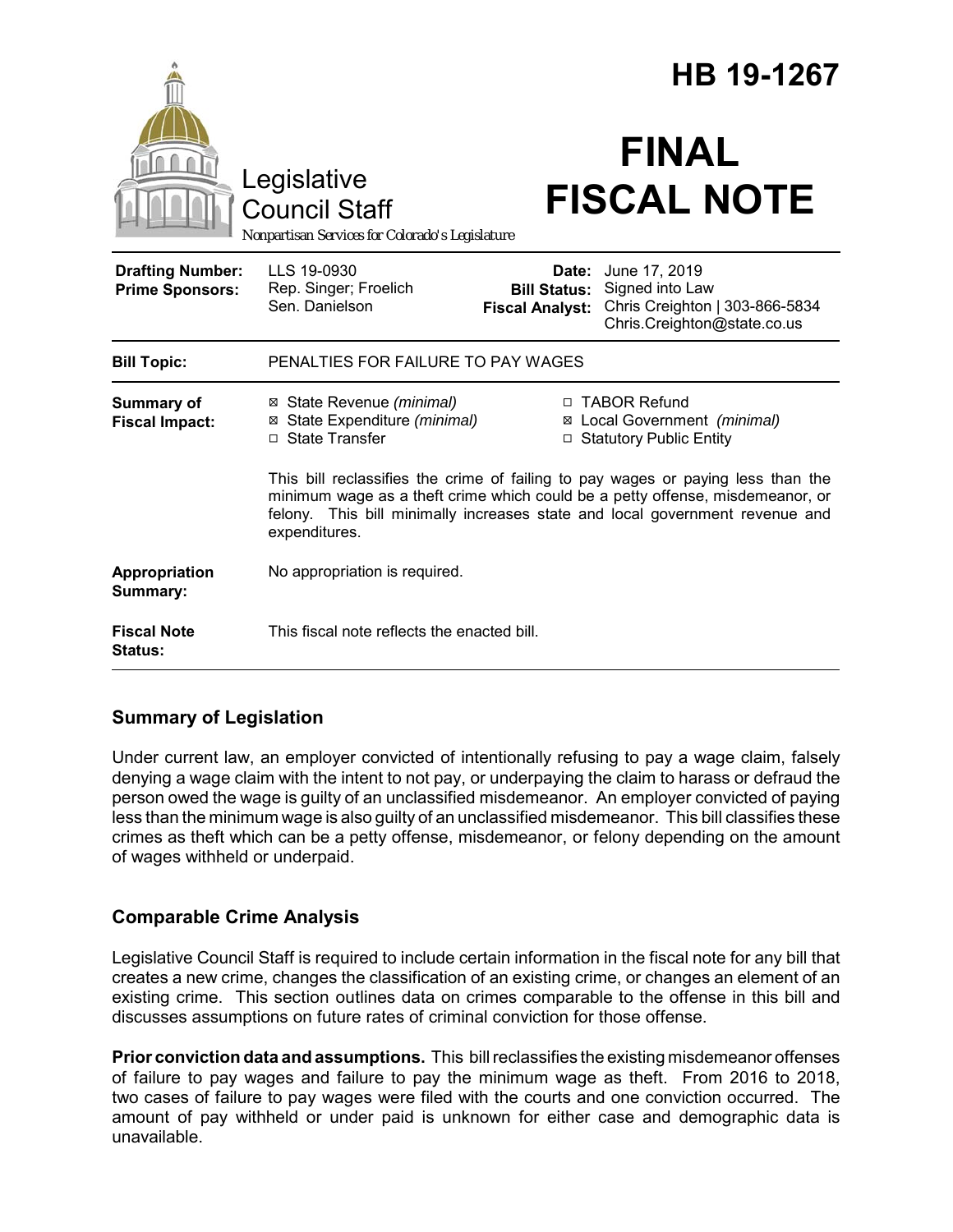June 17, 2019

This fiscal note assumes that criminal case filings and convictions will continue to be minimal for these offenses under the bill. Because the theft petty offense is only for thefts of less than \$50, future criminal filings are expected to be either a misdemeanor or felony.

Visit leg.colorado.gov/fiscalnotes for more information about criminal justice costs in fiscal notes.

#### **State Revenue**

Beginning in FY 2019-20, this bill increases state cash fund revenue by a minimal amount as discussed below.

**Criminal fines and court fees.** By reclassifying failure to pay wages or the minimum wage as theft, this bill will increase state revenue from criminal fines and court fees by a minimal amount beginning in FY 2019-20, credited to the Fines Collection Cash Fund, various other cash funds in the Judicial Department, and the General Fund. The current fine penalty for these offenses is \$300 for failure to pay wages and \$500 for failure to pay the minimum wage. The fine penalty for theft ranges from \$50 to \$1.0 million depending on the circumstance of the crime and the value stolen. Additionally, court fees may be imposed on a case-by-case basis for a variety of court-related costs, such as probation supervision, drug surcharges, or late fees. Because the courts have the discretion of incarceration, imposing a fine, or both, a precise state revenue impact cannot be determined. Criminal fine and court fee revenue is subject to TABOR, however under the March 2019 Legislative Council Staff forecast a TABOR surplus is not expected in FY 2019-20 or FY 2020-21.

#### **State Expenditures**

Beginning in FY 2019-20, this bill minimally increases costs and workload in the Judicial Department and agencies that provide representation to indigent persons. It may also increase state General Fund expenditures in the Department of Corrections (DOC), as discussed below.

**Judicial Department.** Under current law, failure to pay wages or the minimum wage cases are filed in county court. This bill will increase costs and workload for the trial courts in the Judicial Department to process additional criminal case filings and for any felony failure to pay wages or the minimum wage cases which will instead be heard in district court. To the extent that additional offenders are sentenced to probation, costs and workload in the Division of Probation will increase, however this will be offset by a decrease in workload for the supervision of offenders convicted of a felony instead of a misdemeanor. Costs and workload may also increase in the agencies that provide representation to indigent persons, including the Office of the State Public Defender and the Office of Alternate Defense Counsel. Overall, it is assumed that this workload can be accomplished within existing appropriations. Should a change in funding be required for any agency or division with the Judicial Department, the fiscal note assumes it will be addressed through the annual budget process.

**Department of Corrections.** To the extent that offenders convicted of failure to pay wages or the minimum wage in an amount over \$2,000, which is a felony under the bill, and are sentenced to the DOC, costs will increase. However, at this time it is assumed that the likelihood of persons being sentenced to the custody of the DOC is minimal and that any increase in costs will be addressed through the annual budget process, if necessary.